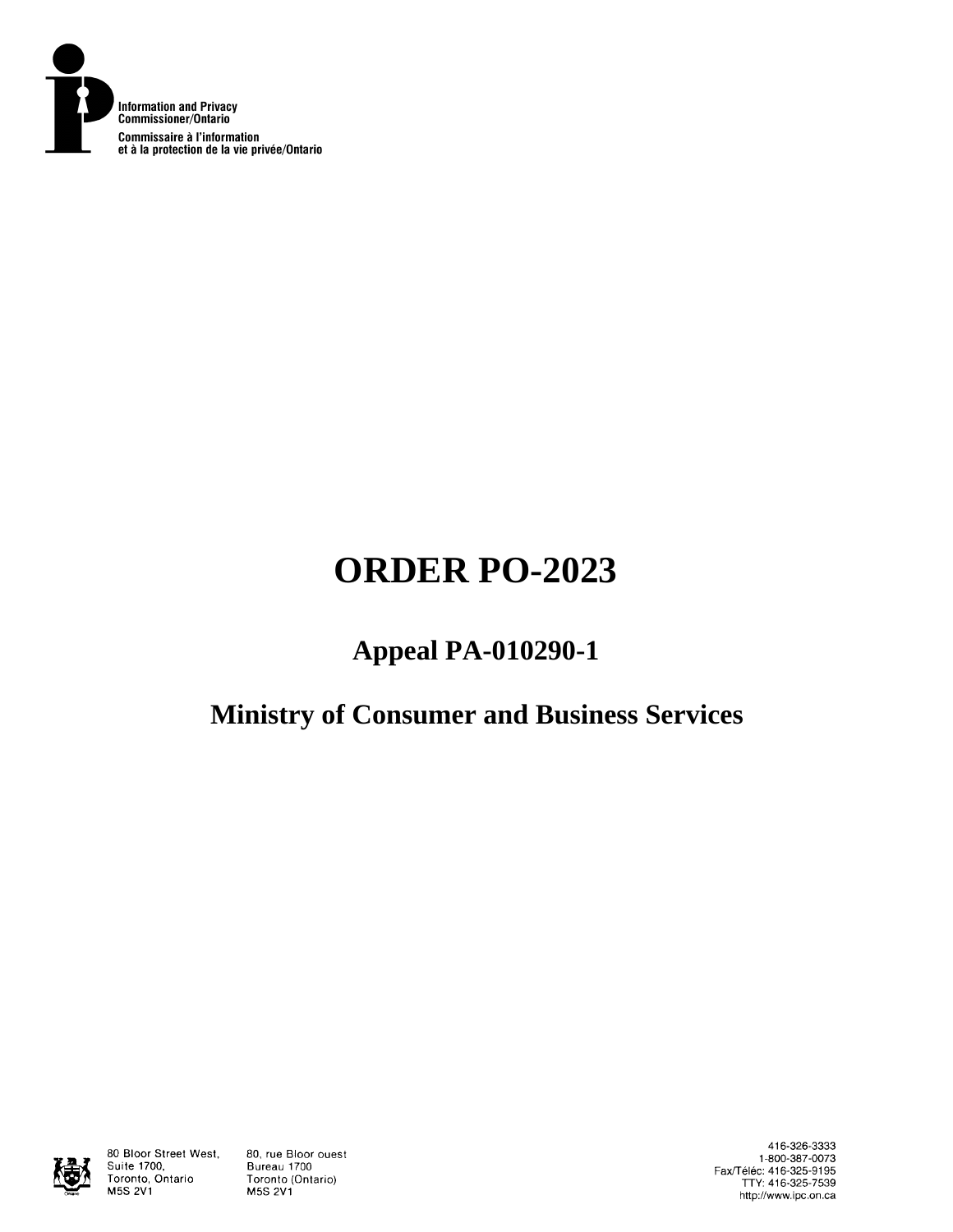## **NATURE OF THE APPEAL:**

The Ministry of Consumer and Business Services (the Ministry) received a request under the *Freedom of Information and Protection of Privacy Act* (the *Act*) for access to "copies of the Performance Activity Reports (PAR) for the years 1995 to 2000", of the Ontario New Home Warranty Program (ONHWP) that are provided to the Ministry on a quarterly basis. The requester identified four Ministry employees who she believed might be in possession of these records.

The Ministry located two responsive records and denied access to both of them, claiming the mandatory exemption in section 17 (third party information). The requester, now the appellant, appealed the decision.

During mediation, the Ministry explained to the Mediator and the appellant why only two records had been located. In a letter to the appellant, the Ministry stated:

The Ontario New Home Warranty Program (ONHWP), a private not-for-profit corporation, is fully responsible for the day-to-day administration of the *Ontario New Home Warranties Plan Act*. Section 5 of the *Act* requires ONHWP to make a report annually to the Minster of Consumer & Business Services on the affairs of the Corporation, but there is no statutory or other requirement for ONHWP to share its quarterly Performance Activity Reports with the Ministry. Therefore, with the exception of 2 documents, there are no copies of the quarterly ONHWP Performance Activity Reports in the care and custody of the Ministry. Access to these 2 documents has been denied pursuant to section 17 of the *Act.*

The appellant accepted the Ministry's explanation as to why only two responsive records had been located, but continued to object to the Ministry's basis for denying access to these records.

The appellant also raised the possible application of the public interest override contained in section 23 of the *Act*.

Mediation was not successful in resolving this appeal, so it was transferred to the adjudication stage. I sent a Notice of Inquiry initially to the Ministry and ONHWP as an affected party with an interest in the records. Both of these parties submitted representations in response, the nonconfidential portions of which were shared with the appellant. The appellant also provided representations in response to the Notice.

#### **RECORDS:**

There are two records at issue in this appeal:

Record 1 - a two-page document titled "Flash Reports as at December 31, 2000"; and

Record 2 - a 55-page report titled "Performance & Activity Report,  $1<sup>st</sup>$  Quarter 2000".

Both records are authored by the ONHWP.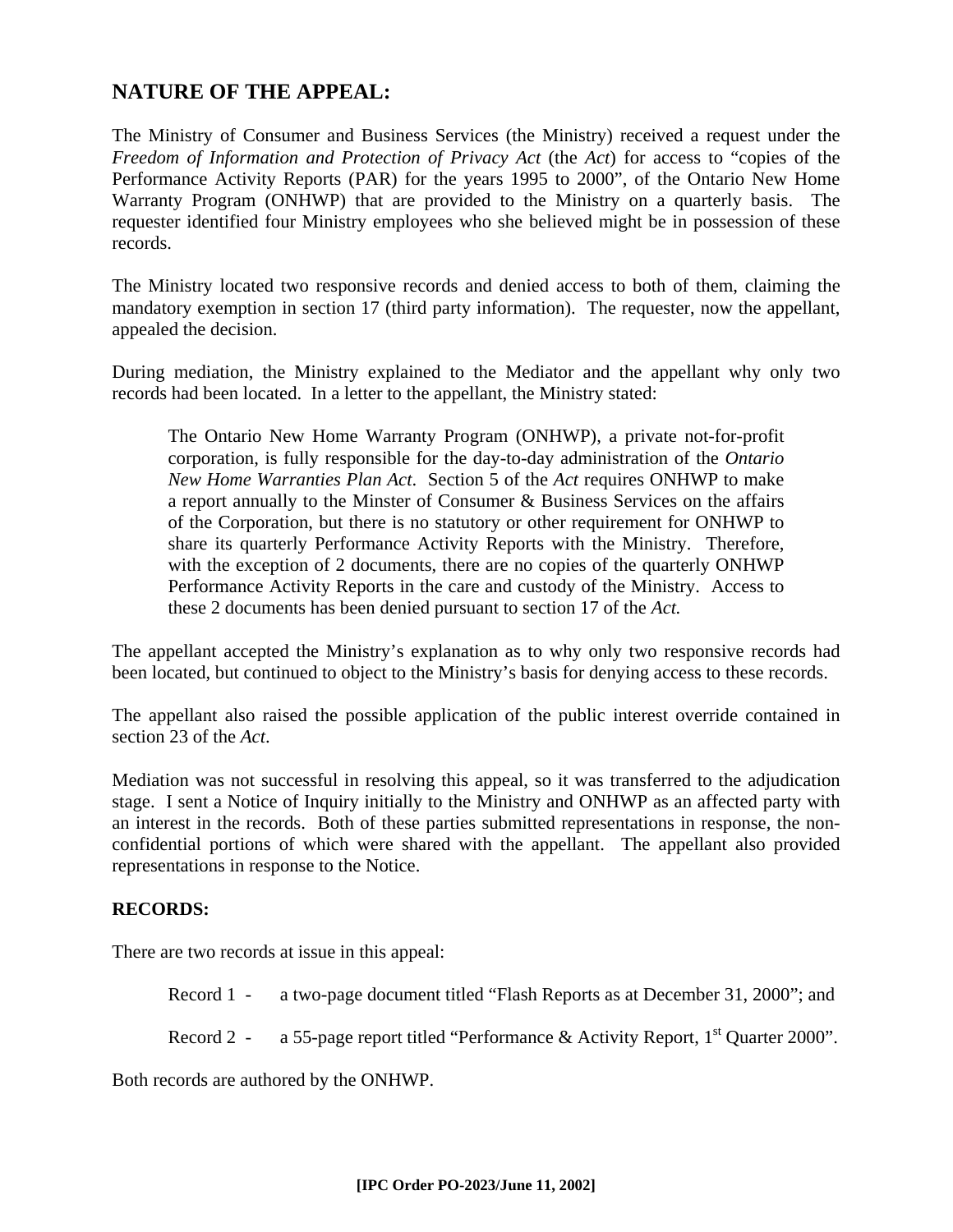## **DISCUSSION:**

#### **Third party information**

Section 17(1) of the *Act* reads, in part, as follows:

17. (1) A head shall refuse to disclose a record that reveals a trade secret or scientific, technical, commercial, financial or labour relations information, supplied in confidence implicitly or explicitly, where the disclosure could reasonably be expected to,

- (a) prejudice significantly the competitive position or interfere significantly with the contractual or other negotiations of a person, group of persons, or organization;
- (b) result in similar information no longer being supplied to the institution where it is in the public interest that similar information continue to be so supplied;
- (c) result in undue loss or gain to any person, group, committee or financial institution or agency; or
- …<br>……

For a record to qualify for exemption under sections  $17(1)(a)$ , (b) or (c), the Ministry and/or ONHWP must satisfy each part of the following three-part test:

- 1. the record must reveal information that is a trade secret or scientific, technical, commercial, financial or labour relations information; **and**
- 2. the information must have been supplied to the Ministry in confidence, either implicitly or explicitly; **and**
- 3. the prospect of disclosure of the record must give rise to a reasonable expectation that one of the harms specified in (a), (b) or (c) of subsection  $17(1)$  will occur.

[Orders 36, P-373, M-29 and M-37]

The Court of Appeal for Ontario, in upholding my Order P-373, stated:

With respect to Part 1 of the test for exemption, the Commissioner adopted a meaning of the terms which is consistent with his previous orders, previous court decisions and dictionary meaning. His interpretation cannot be said to be unreasonable. With respect to Part 2, the records themselves do not reveal any information supplied by the employers on the various forms provided to the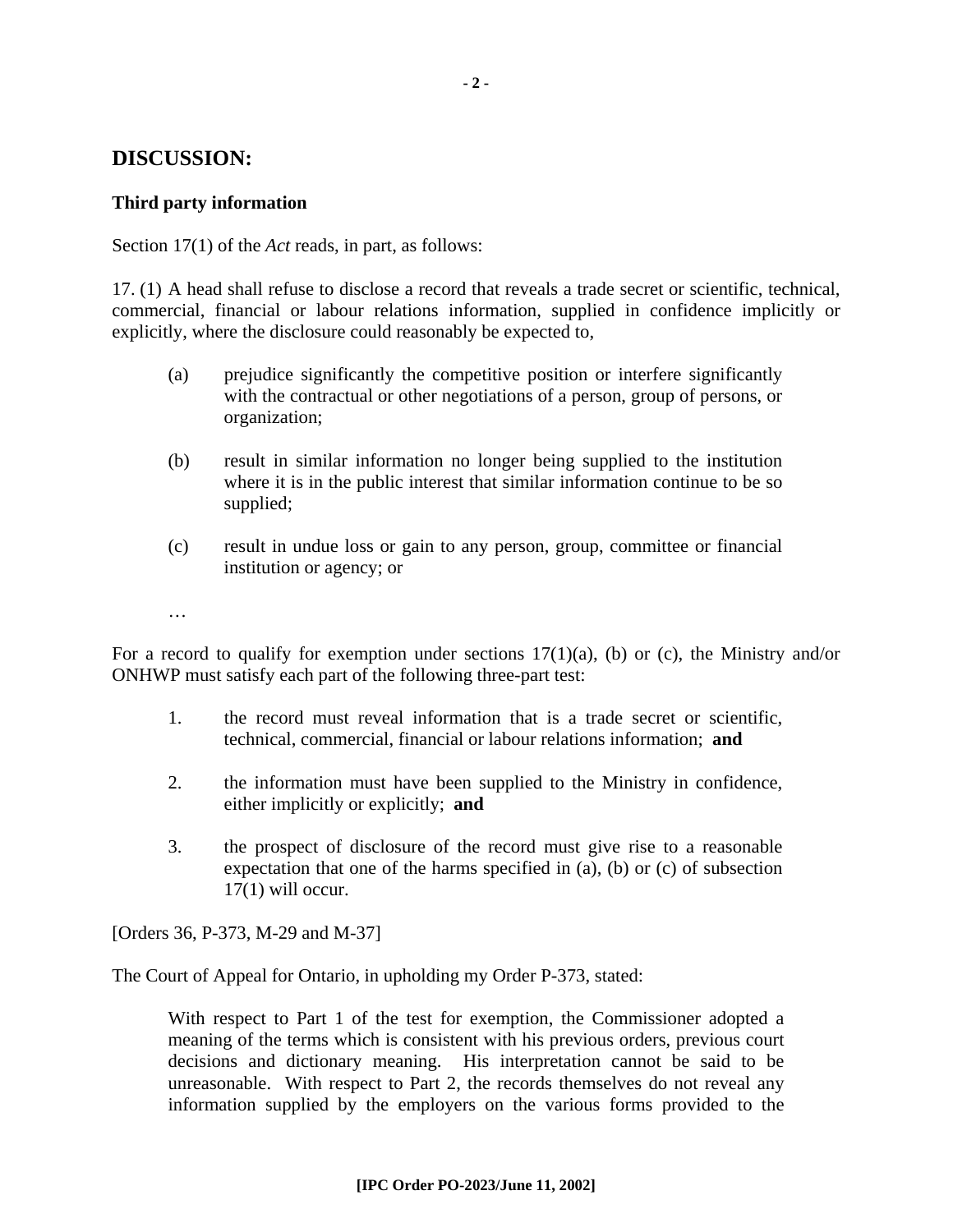WCB. The records had been generated by the WCB based on data supplied by the employers. The Commissioner acted reasonably and in accordance with the language of the statute in determining that disclosure of the records would not reveal information supplied in confidence to the WCB by the employers. Lastly, as to Part 3, the use of the words **"detailed and convincing"** do not modify the interpretation of the exemption or change the standard of proof. These words simply describe the quality and cogency of the evidence required to satisfy the onus of establishing reasonable expectation of harm. Similar expressions have been used by the Supreme Court of Canada to describe the quality of evidence required to satisfy the burden of proof in civil cases. If the evidence lacks detail and is unconvincing, it fails to satisfy the onus and the information would have to be disclosed. It was the Commissioner's function to weigh the material. Again it cannot be said that the Commissioner acted unreasonably. Nor was it unreasonable for him to conclude that the submissions amounted, at most, to speculation of possible harm. [emphasis added]

[*Ontario (Workers' Compensation Board) v. Ontario (Assistant Information and Privacy Commissioner)* (1998), 41 O.R. (3d) 464 at 476 (C.A.)]

## **Part 1: Type of Information**

Previous orders have defined "commercial" and "financial" information as follows:

#### *Commercial Information*

Commercial information is information which relates solely to the buying, selling or exchange of merchandise or services. The term "commercial" information can apply to both profit-making enterprises and non-profit organizations, and has equal application to both large and small enterprises. [Order P-493]

#### *Financial Information*

The term refers to information relating to money and its use or distribution and must contain or refer to specific data. Examples include cost accounting method, pricing practices, profit and loss data, overhead and operating costs. [Orders P-47, P-87, P-113, P-228, P-295 and P-394]

The Ministry and ONHWP both submit that the records contain commercial and financial information. The appellant maintains that the records do not contain scientific information or trade secrets, but does not address whether they contain commercial and/or financial information.

The top portion of the first page of Record 1 consists primarily of ONHWP's 4<sup>th</sup> quarter financial activity for 2000, broken down by various specific income and expense categories. This information clearly falls within the definition of "financial" information for the purposes of section 17(1). Most of the second page of Record 2 outlines various performance-based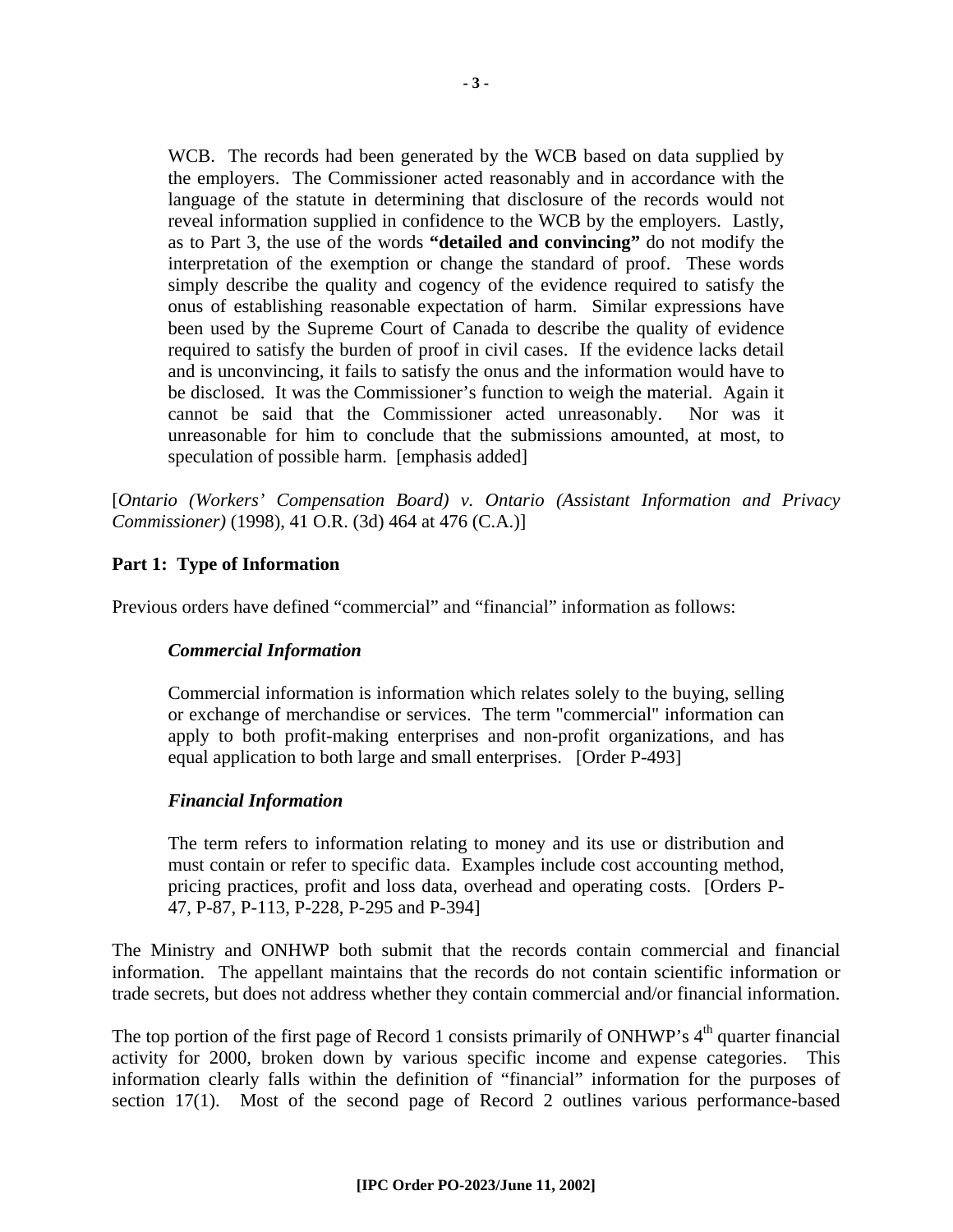activities undertaken by ONHWP during the  $4<sup>th</sup>$  quarter, together with comparisons for the same period in 1999. I find that this information relates to the business operation of ONHWP and falls within the definition of "commercial" information. Some portions of the second page also contain financial figures relating to  $4<sup>th</sup>$  quarter operations, which qualifies as "financial" information. The bottom section of pages 1 and 2 both contain information concerning the number of employees working in various departments of ONHWP as well as the numbers of phone calls and correspondence received during the period. Although less directly related to the business activities of ONHWP, I find that this information relates to its commercial operation, and qualifies as "commercial information" for the purpose of section 17(1) of the *Act*.

Record 2 deals with a different quarter of business activity (the  $1<sup>st</sup>$  quarter of 2000), but can otherwise accurately be described as a more detailed version of Record 1. It is titled "Performance and Activity Report", and describes various components of ONHWP's 1<sup>st</sup> quarter business activities. For the same reasons as Record 1, I find that the entire record contains "commercial" information, and that a large portion of the record also contains "financial" information, as those two terms are used in section 17(1) of the *Act*.

## **Part 2: Supplied in Confidence**

## *Supplied*

The Ministry explains that the two records were provided to a senior Ministry official during the course of a meeting between staff of the Ministry and ONHWP. ONHWP's representations confirm the Ministry's position. I concur, and find that the "supplied" component of part 2 of the test has been established.

## *In Confidence*

In regards to whether the information was supplied in confidence, part two of the test for exemption under section 17(1) requires the demonstration of a reasonable expectation of confidentiality on the part of the supplier at the time the information was provided. It is not sufficient that the business organization had an expectation of confidentiality with respect to the information supplied to the institution. Such an expectation must have been reasonable, and must have an objective basis. The expectation of confidentiality may have arisen implicitly or explicitly. [Order M-169]

In determining whether an expectation of confidentiality is based on reasonable and objective grounds, it is necessary to consider all the circumstances of the case, including whether the information was:

(1) Communicated to the institution on the basis that it was confidential and that it was to be kept confidential.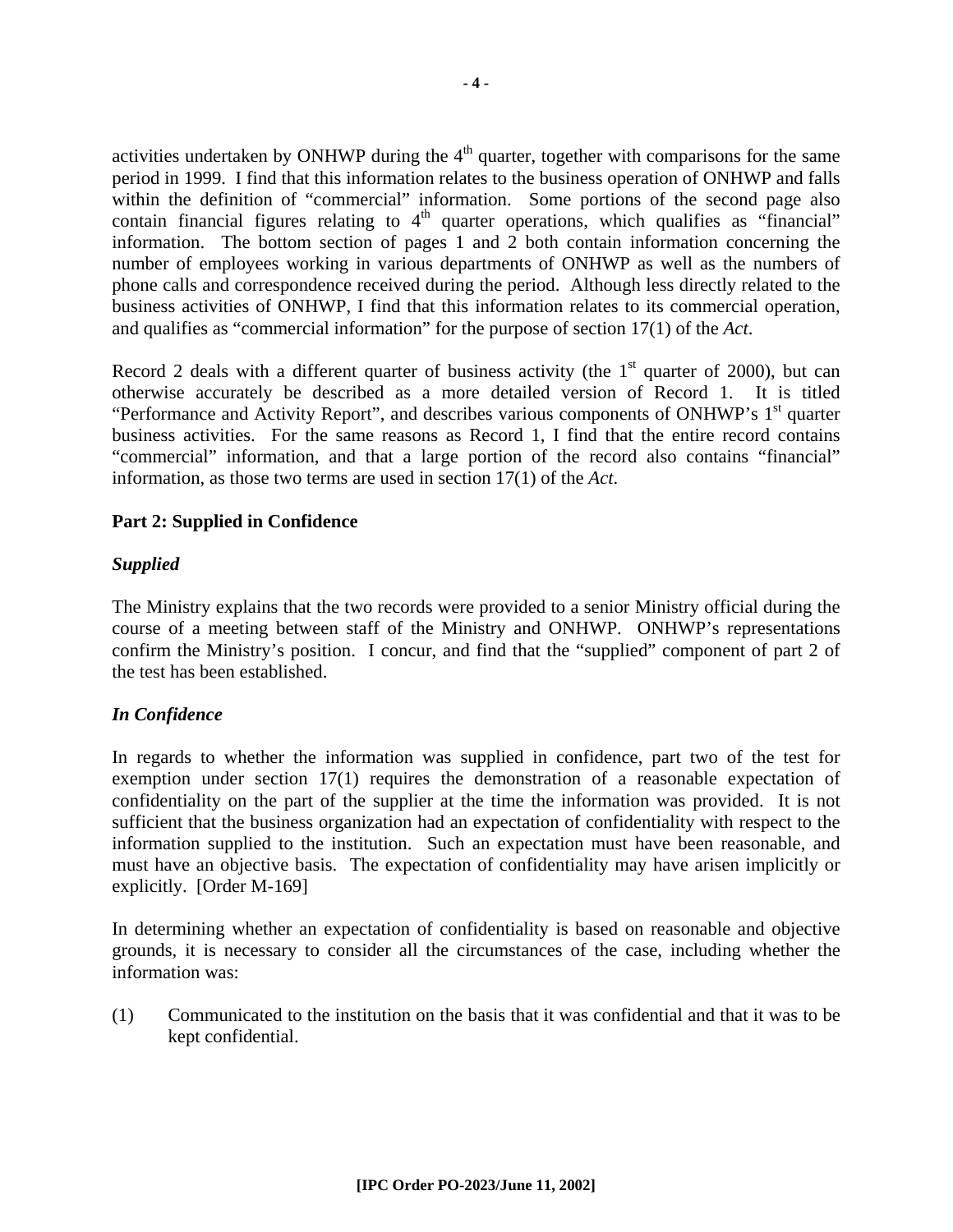- (2) Treated consistently in a manner that indicates a concern for its protection from disclosure by the affected person prior to being communicated to the government organization.
- (3) Not otherwise disclosed or available from sources to which the public has access.
- (4) Prepared for a purpose which would not entail disclosure.

[Order P-561]

The Ministry submits that the circumstances under which the records were supplied "support the inference that they were supplied implicitly in confidence". ONHWP's representations support the Ministry's position, and state "the fact that the documents were disclosed in response to a threat of impending competition from other warranty insurers clearly indicates that there was indeed an implicit claim of confidentiality by ONHWP over the records, notwithstanding their disclosure [to the Ministry]."

The appellant's representations do not address this aspect of the section 17(1) exemption.

The Ministry's representations provide the context under which the records came into its custody:

ONHWP's annual report for the year 2000 also contains information relevant to this appeal. Under the heading "Government Relations", the report discusses the work of the Building Regulatory Reform Advisory Group (BRRAG), which had been established by the Ministry of Municipal Affairs and Housing in January 2000 to make recommendations for reforming the regulatory and insurance regime within Ontario's building industry.

Members of ONHWP participated in BRRAG, and ONHWP was generally supportive of the recommendations in BRRAG's report. However, ONHWP did take issue with one key recommendation: that Ontario assess the benefits of moving to a competitive new home warranty model. …

According to the Ministry, the BRRAG report was submitted to the Ministry of Municipal Affairs and Housing during the summer of 2000. The Ministry and ONHWP both submit that the records at issue in this appeal were provided by ONHWP to senior Ministry officials during discussions about the BRRAG report and, according to the Ministry, in the context of "ONHWP's concerns over potential competition from other warranty providers."

Based on the representations provided by the Ministry and ONHWP, I accept that the records were supplied to the Ministry with a reasonably-held implicit expectation of confidentiality. The records are internally generated documents that would appear to be generally treated on a confidential basis by ONHWP. They are not otherwise publicly available and are prepared for business-related purposes that would not entail disclosure. In my view, it is reasonable to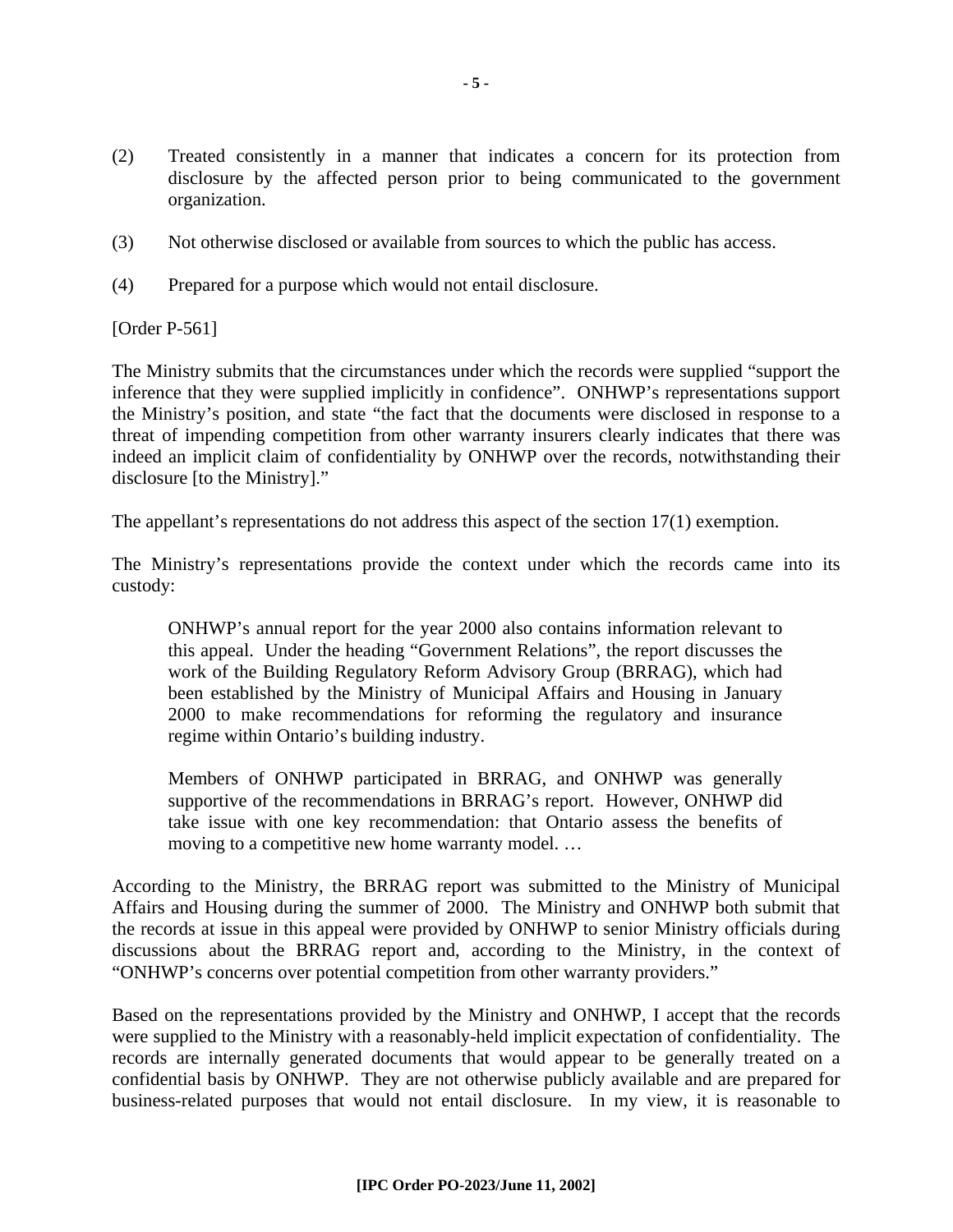conclude in the circumstances that any discussions between the Ministry and ONHWP regarding the BRRAG report were confidential, and that records provided to the Ministry in that context would similarly be treated confidentially by the Ministry.

Therefore, I find that part two of the section 17 exemption test has been established for both records.

#### **Part 3: Harms**

To discharge the burden of proof under the third part of the test, the parties opposing disclosure must present evidence that is detailed and convincing, and must describe a set of facts and circumstances that could lead to a reasonable expectation that one or more of the harms described in section 17(1) would occur if the information was disclosed. As stated earlier, in order to establish that the harm "could reasonably be expected" to result from disclosure, the Ministry and/or ONHWP must provide "detailed and convincing" evidence to establish a "reasonable expectation of probable harm" [see Order P-373, two court decisions on judicial review of that order in *Ontario (Workers Compensation Board) v. Ontario (Assistant Information and Privacy Commissioner*) (1998), 41 O.R. (3d) 464 at 476 (C.A.), reversing (1995), 23 O.R. (3d) 31 at 40 (Div. Ct.), and *Ontario (Minister of Labour) v. Big Canoe*, [1999] O.J. No. 4560 (C.A.), affirming (June 2, 1998), Toronto Doc. 28/98 (Div. Ct.)]. [See also Orders PO-1745 and PO-1747]

The representations from the Ministry and ONHWP focus on the harms outlined in sections  $17(1)(a)$  and (b). There is no reference to the section  $17(1)(c)$  harms, and I find that the evidence necessary to establish the requirements of section 17(1)(c) of the *Act* is not present in this appeal.

#### *Section 17(1)(a)*

In order to establish the harms component of section  $17(1)(a)$ , the Ministry and/or ONHWP must establish a reasonable expectation that disclosure would result in significant prejudice to ONHWP's competitive position or interfere significantly with its contractual or other negotiations.

The Ministry and ONHWP both acknowledge that ONHWP does not operate in a competitive environment. However, they also both point out that a move to a competitive home warranty regime continues to be a possibility.

ONHWP submits that disclosure of the records would reveal detailed information on the business activities of ONHWP, and that this information would harm ONHWP's competitive position in the future if the government decides to implement the BRRAG recommendation to open up the home warranty industry to competition.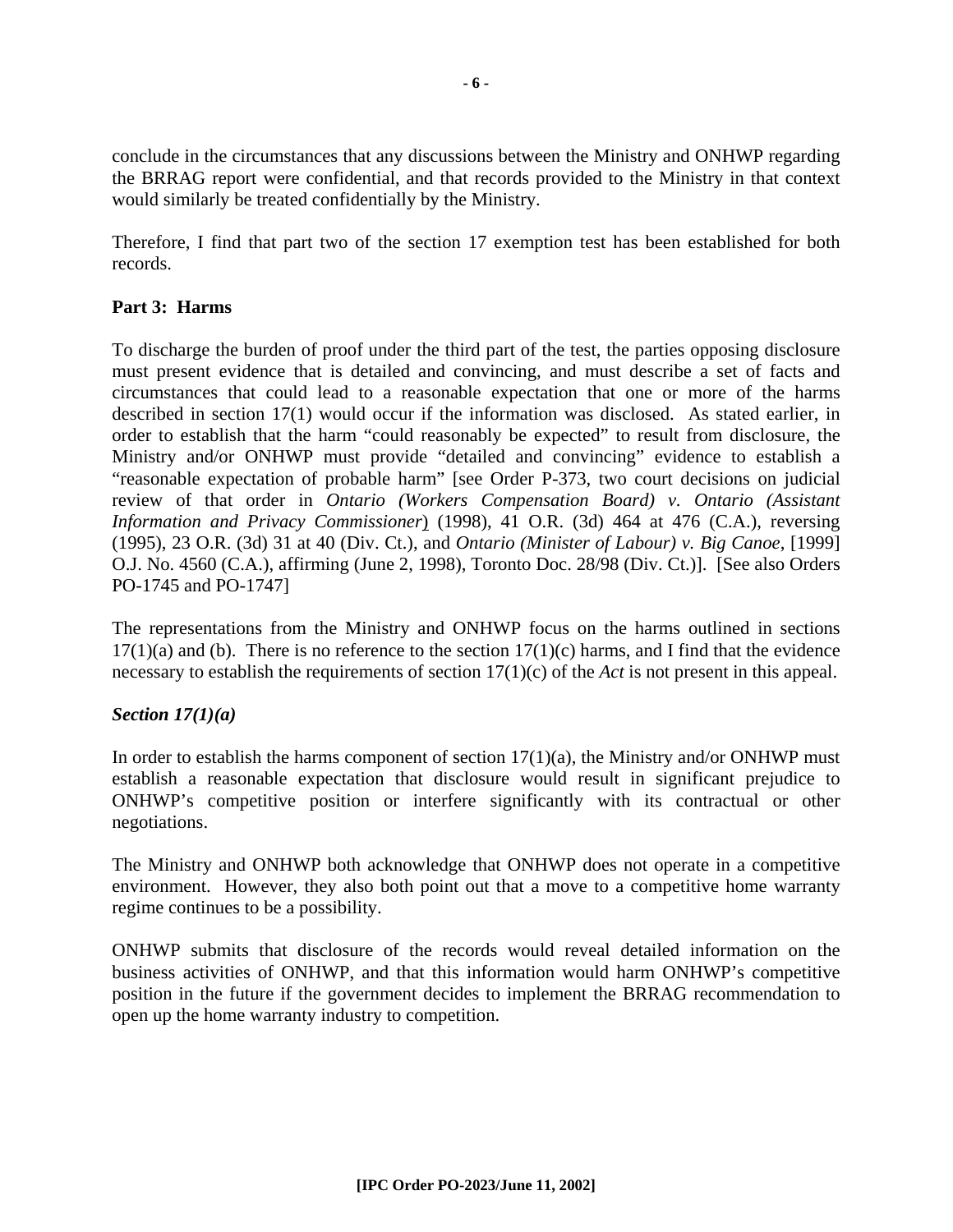The Ministry points out in its representations:

[A]lthough there is currently no competition in this area of activity, there is the clear possibility that this will not always be the case. That ONHWP chose to disclose this information to [the Ministry] in connection with the debate over competition indicates that it views the contents of the records as relevant to the choice of home warranty models for Ontario.

The appellant points to the current monopoly situation for home warranty services enjoyed by ONHWP, and submits that, "as the sole entity in Ontario which provides new home warranty coverage, ONHWP is not obligated to negotiate with any person, persons or organizations".

In my view, the possibility that the home warranty program may be opened up to competition at some point in the future is a relevant consideration when assessing the reasonable expectation of harm under section 17(1)(a). However, I find that the Ministry and ONHWP have not provided the necessary detailed and convincing evidence to establish that ONHWP's future competitive position is reasonably likely to be harmed if the particular records at issue in this appeal are disclosed.

First, there is nothing before me to suggest that a move to a competitive regime is likely to occur. The BRRAG report is now two years old and, although the government has apparently not formally made a decision on whether to accept the competition recommendation, I have been provided with nothing to suggest that this is likely to happen. Governments regularly receive recommendations from various bodies on a wide range of issues, a large proportion of which are never implemented. Absent evidence to indicate that this particular recommendation is likely to be adopted, in my view, the potential harm identified by ONHWP and the Ministry is speculative.

And even if competition is introduced, it is not clear what type of information held by the current monopoly service provider would be made available. In my view, it is not reasonable to conclude that the contents of the two records at issue in this appeal, which deal with financial and commercial operations of ONHWP during specific business quarters, would necessarily be treated confidentially in that context.

I have also compared the contents of the two records with the text of ONHWP's 2000 annual report, which was provided to me by ONHWP. It is significant to note that much of the information contained in the two records is similar in nature to the publicly available information concerning the activities of ONHWP. The annual report includes audited financial statements as well as a series of notes that elaborate on business operations of ONHWP for 2000. ONHWP acknowledges in its representations that much of the information contained in the two records is also included in the annual report, but points out that certain more detailed breakdowns and descriptions contained in the records are not. Clearly, disclosure of the portions of the two records that contain the same information as ONHWP's annual report could not reasonably be expected to result in any of the section 17(1) harms. While I accept that the content of the two records is not identical to the text of the annual report, in my view, disclosure of the additional or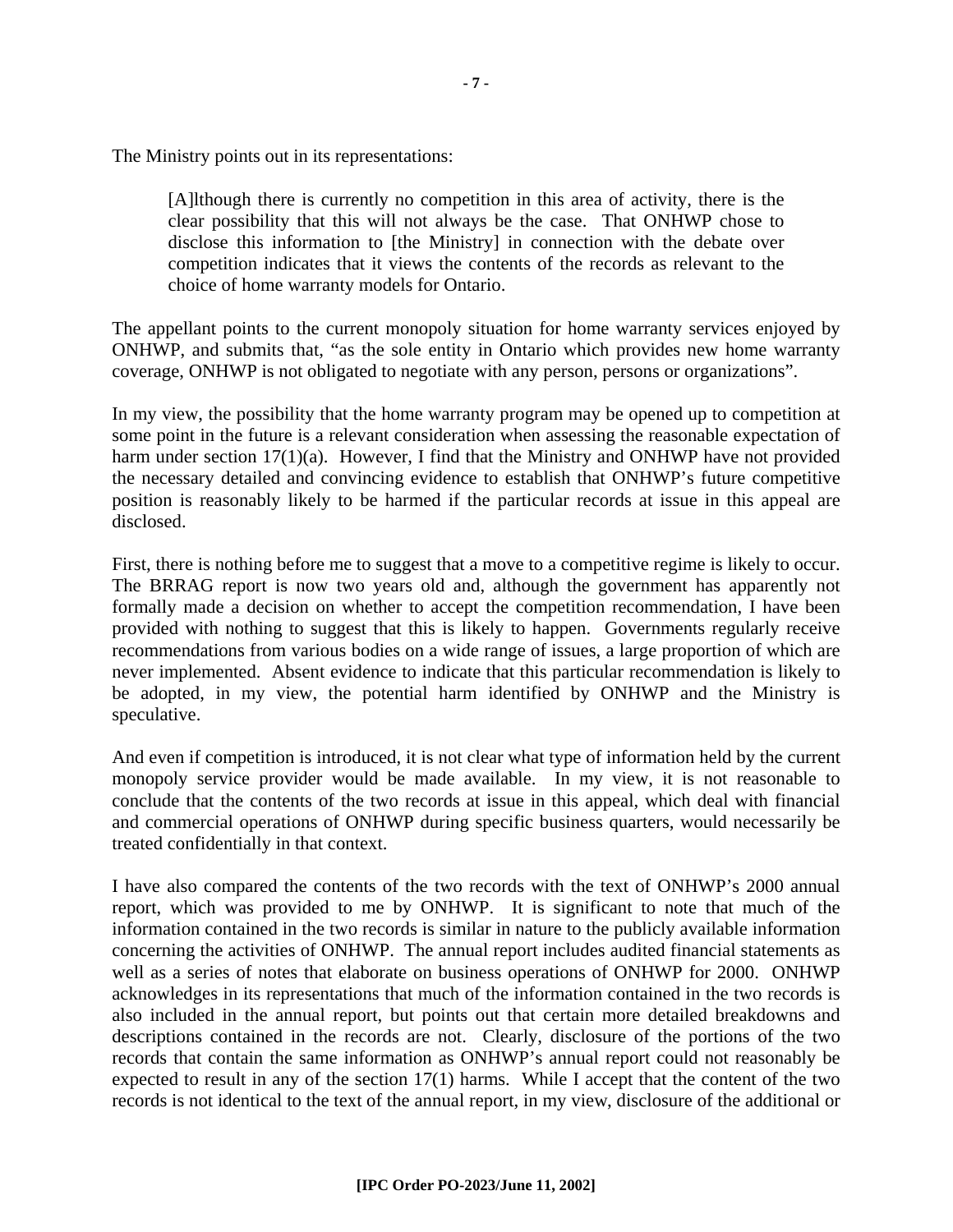different information contained in the records is not the type of information that could reasonably be expected to result in harms to ONHWP's competitive position, even if the government decides to open up the market to competition at some point in the future.

Accordingly, I find that the section 17(1)(a) harms have not been established.

## *Section 17(1)(b)*

To establish the section  $17(1)(b)$  harms, the Ministry and/or ONHWP must establish a reasonable expectation that disclosure of the two records would result in similar information no longer being supplied to the Ministry where it is in the public interest that it be supplied in the future.

## ONHWP submits:

With respect to Section 17(1)(b), ONHWP is in a position to confirm that, should disclosure of the subject documents occur, ONHWP will not supply similar information to [the Ministry] again. This is, of course, because of the aforedescribed threat of the introduction of competition into the new home warranty marketplace. Also, in light of the consumer protection role played by ONHWP pursuant to the Act, it is surely in the public interest that the free flow of information between ONHWP and its responsible Ministry be maintained.

Significantly, the Ministry's representations do not address the requirements of section  $17(1)(b)$ .

I do not accept ONHWP's position. The *Ontario New Home Warranties Plan Act* governs the operation of new home warranty services in the province. It creates ONHWP and identifies the type of information that body must provide to the government in order to satisfy public interest and public accountability considerations. The records at issue in this appeal need not be supplied by ONHWP in order to satisfy its statutory obligations. They were provided, on a voluntary basis, in order to assist ONHWP in making its views known to the Ministry regarding the BRRAG recommendation to introduce competition to the new home warranty regime. Although ONHWP may decide not to provide similar records to the Ministry in future, in my view, this would have no impact on the statutory system of public accountability for the operation of the new home warranty program.

Accordingly, I find that the harms component of section  $17(1)(b)$  has not been established.

In summary, I find that part three of the section 17(1) test has not been established for either of the two records at issue in this appeal. Because all three parts of the test must be established in order for the exemption to apply, the records do not qualify and should be disclosed to the appellant.

Given my finding, it is not necessary for me to consider section 23 of the *Act*.